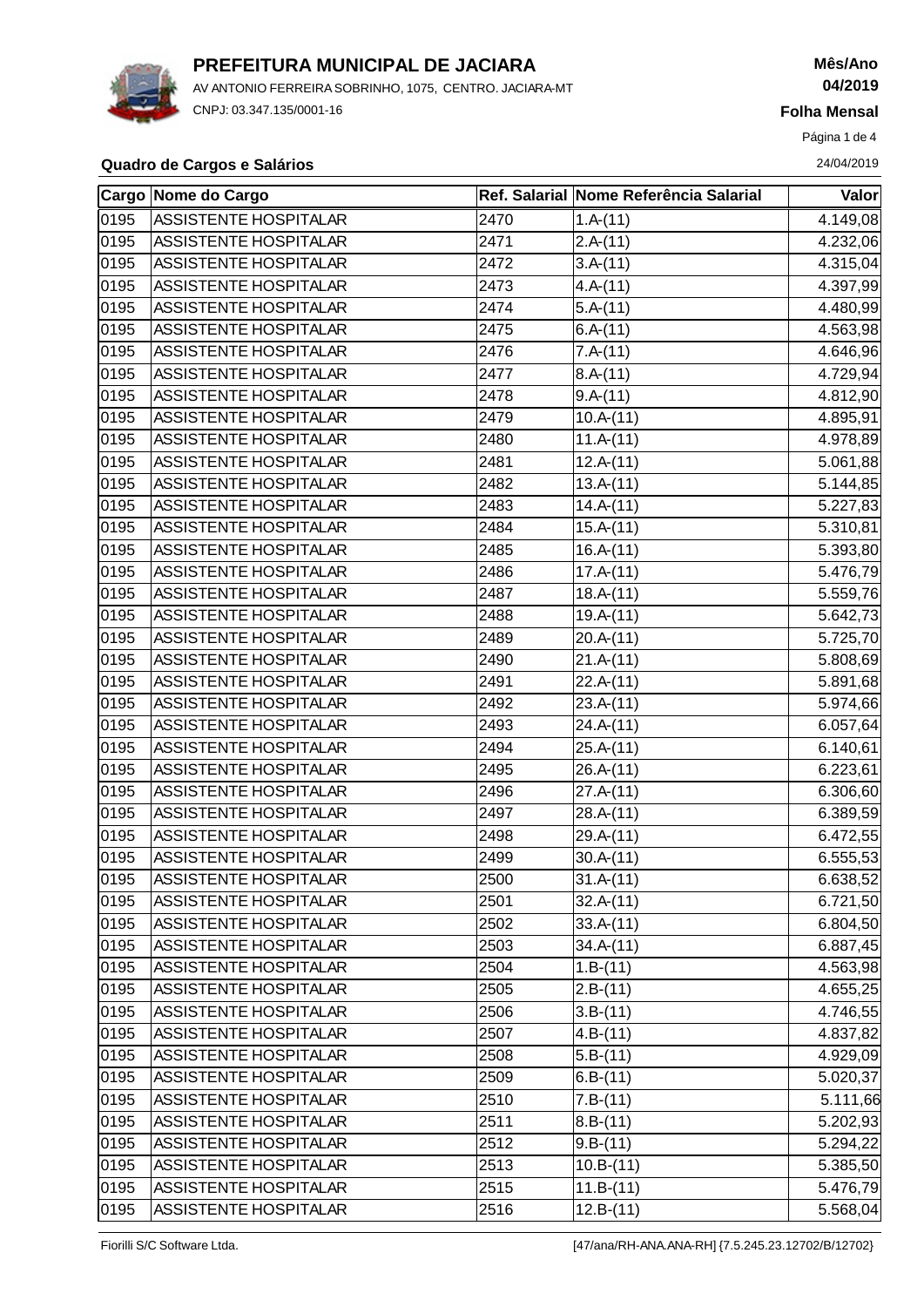

AV ANTONIO FERREIRA SOBRINHO, 1075, CENTRO. JACIARA-MT CNPJ: 03.347.135/0001-16

# **Mês/Ano 04/2019**

**Folha Mensal**

Página 2 de 4

#### **Quadro de Cargos e Salários** 24/04/2019

|                   | Cargo Nome do Cargo   |      | Ref. Salarial Nome Referência Salarial | Valor                 |
|-------------------|-----------------------|------|----------------------------------------|-----------------------|
| 0195              | ASSISTENTE HOSPITALAR | 2517 | $13.B-(11)$                            | 5.659,33              |
| 0195              | ASSISTENTE HOSPITALAR | 2518 | $14.B-(11)$                            | 5.750,61              |
| 0195              | ASSISTENTE HOSPITALAR | 2519 | $15.B-(11)$                            | 5.841,89              |
| 0195              | ASSISTENTE HOSPITALAR | 2520 | $16.B-(11)$                            | 5.933,16              |
| 0195              | ASSISTENTE HOSPITALAR | 2521 | $17.B-(11)$                            | 6.024,44              |
| 0195              | ASSISTENTE HOSPITALAR | 2522 | $18.B-(11)$                            | 6.115,73              |
| 0195              | ASSISTENTE HOSPITALAR | 2523 | $19.B-(11)$                            | 6.207,02              |
| 0195              | ASSISTENTE HOSPITALAR | 2524 | $20.B-(11)$                            | 6.298,29              |
| 0195              | ASSISTENTE HOSPITALAR | 2525 | $21.B-(11)$                            | 6.389,59              |
| 0195              | ASSISTENTE HOSPITALAR | 2526 | $22.B-(11)$                            | 6.480,85              |
| 0195              | ASSISTENTE HOSPITALAR | 2527 | $23.B-(11)$                            | 6.572, 13             |
| 0195              | ASSISTENTE HOSPITALAR | 2528 | $24.B-(11)$                            | 6.663,40              |
| 0195              | ASSISTENTE HOSPITALAR | 2529 | $25.B-(11)$                            | 6.754,70              |
| 0195              | ASSISTENTE HOSPITALAR | 2530 | $26.B-(11)$                            | 6.845,96              |
| 0195              | ASSISTENTE HOSPITALAR | 2531 | $27.B-(11)$                            | 6.937,23              |
| 0195              | ASSISTENTE HOSPITALAR | 2532 | $28.B-(11)$                            | 7.028,52              |
| 0195              | ASSISTENTE HOSPITALAR | 2533 | 29.B(11)                               | 7.119,81              |
| 0195              | ASSISTENTE HOSPITALAR | 2534 | $30.B-(11)$                            | 7.211,09              |
| 0195              | ASSISTENTE HOSPITALAR | 2535 | $31.B-(11)$                            | 7.302,36              |
| 0195              | ASSISTENTE HOSPITALAR | 2536 | $32.B-(11)$                            | 7.393,64              |
| 0195              | ASSISTENTE HOSPITALAR | 2537 | $33.B-(11)$                            | 7.484,93              |
| 0195              | ASSISTENTE HOSPITALAR | 2538 | $34.B-(11)$                            | 7.576,20              |
| 0195              | ASSISTENTE HOSPITALAR | 2539 | $1.C-(11)$                             | 5.393,80              |
| 0195              | ASSISTENTE HOSPITALAR | 2541 | $2.C-(11)$                             | 5.501,66              |
| 0195              | ASSISTENTE HOSPITALAR | 2542 | $3.C-(11)$                             | 5.609,52              |
| 0195              | ASSISTENTE HOSPITALAR | 2543 | $4.C-(11)$                             | 5.717,41              |
| 0195              | ASSISTENTE HOSPITALAR | 2544 | $5.C-(11)$                             | 5.825,29              |
| 0195              | ASSISTENTE HOSPITALAR | 2545 | $6.C-(11)$                             | 5.933,16              |
| 0195              | ASSISTENTE HOSPITALAR | 2546 | $7.C-(11)$                             | 6.041,04              |
| 0195              | ASSISTENTE HOSPITALAR | 2547 | $8.C-(11)$                             | $\overline{6.1}48,93$ |
| $\overline{0195}$ | ASSISTENTE HOSPITALAR | 2548 | $9.C-(11)$                             | 6.256,79              |
| 0195              | ASSISTENTE HOSPITALAR | 2549 | $10.C-(11)$                            | 6.364,67              |
| 0195              | ASSISTENTE HOSPITALAR | 2550 | $11.C-(11)$                            | 6.472,55              |
| 0195              | ASSISTENTE HOSPITALAR | 2551 | $12.C-(11)$                            | 6.580,44              |
| 0195              | ASSISTENTE HOSPITALAR | 2552 | $13.C-(11)$                            | 6.688,31              |
| 0195              | ASSISTENTE HOSPITALAR | 2553 | $14.C-(11)$                            | 6.796,19              |
| 0195              | ASSISTENTE HOSPITALAR | 2554 | $15.C-(11)$                            | 6.904,06              |
| 0195              | ASSISTENTE HOSPITALAR | 2555 | $16.C-(11)$                            | 7.011,93              |
| 0195              | ASSISTENTE HOSPITALAR | 2556 | $17.C-(11)$                            | 7.119,81              |
| 0195              | ASSISTENTE HOSPITALAR | 2557 | $18.C-(11)$                            | 7.227,66              |
| 0195              | ASSISTENTE HOSPITALAR | 2558 | $19.C-(11)$                            | 7.335,55              |
| 0195              | ASSISTENTE HOSPITALAR | 2559 | $20.C-(11)$                            | 7.443,43              |
| 0195              | ASSISTENTE HOSPITALAR | 2560 | $21.C-(11)$                            | 7.551,30              |
| 0195              | ASSISTENTE HOSPITALAR | 2561 | $22.C-(11)$                            | 7.659,18              |
| 0195              | ASSISTENTE HOSPITALAR | 2562 | $23.C-(11)$                            | 7.767,05              |
| 0195              | ASSISTENTE HOSPITALAR | 2563 | $24.C-(11)$                            | 7.874,94              |

Fiorilli S/C Software Ltda. [47/ana/RH-ANA.ANA-RH] {7.5.245.23.12702/B/12702}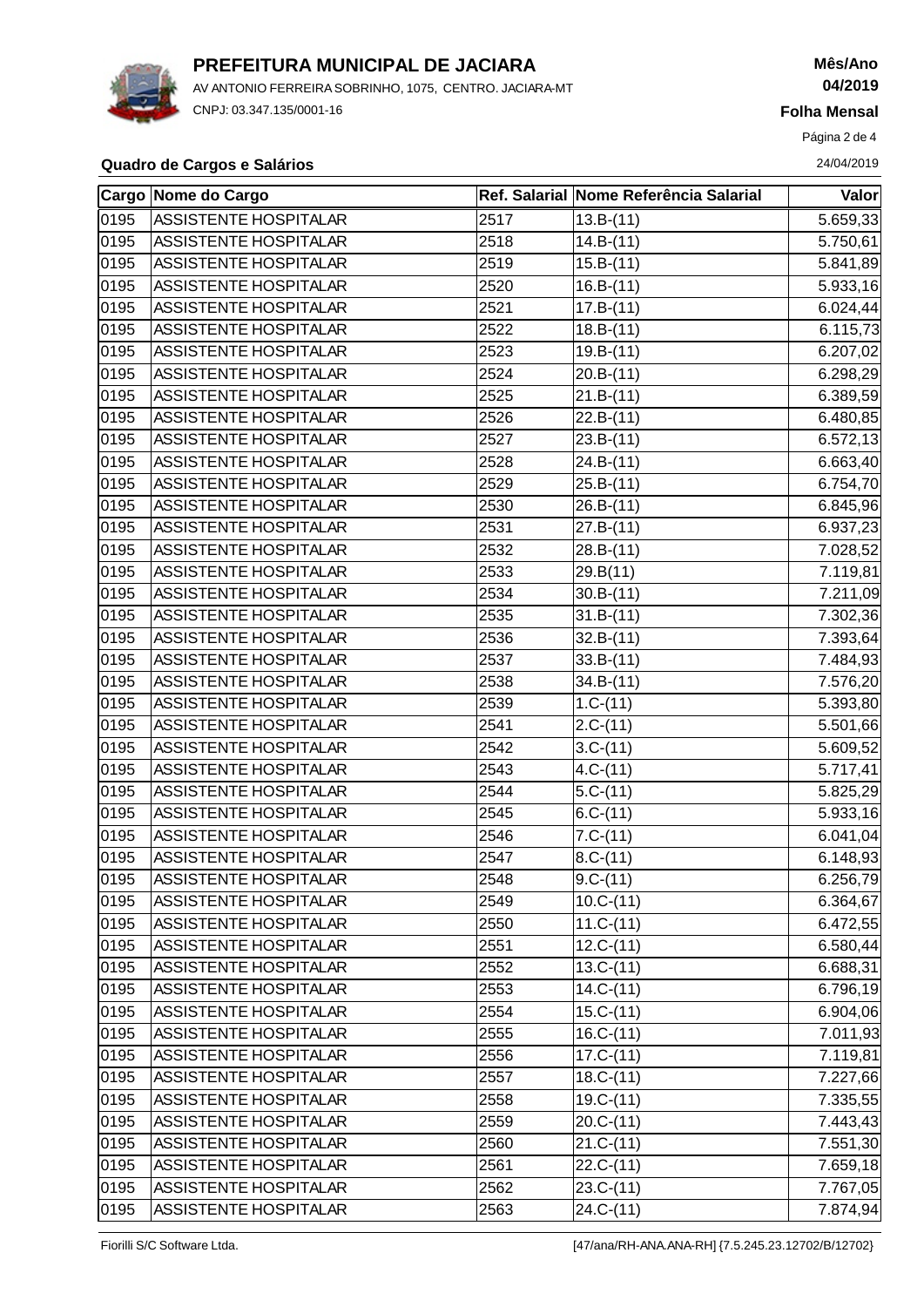

AV ANTONIO FERREIRA SOBRINHO, 1075, CENTRO. JACIARA-MT CNPJ: 03.347.135/0001-16

## **Mês/Ano 04/2019**

**Folha Mensal**

Página 3 de 4

#### **Quadro de Cargos e Salários** 24/04/2019

|      | Cargo Nome do Cargo          |      | Ref. Salarial Nome Referência Salarial | Valor     |
|------|------------------------------|------|----------------------------------------|-----------|
| 0195 | ASSISTENTE HOSPITALAR        | 2564 | $25.C-(11)$                            | 7.982,81  |
| 0195 | ASSISTENTE HOSPITALAR        | 2565 | $26.C-(11)$                            | 8.090,69  |
| 0195 | ASSISTENTE HOSPITALAR        | 2566 | $27.C-(11)$                            | 8.198,56  |
| 0195 | ASSISTENTE HOSPITALAR        | 2567 | $28.C-(11)$                            | 8.306,43  |
| 0195 | ASSISTENTE HOSPITALAR        | 2568 | 29.C-(11)                              | 8.414,32  |
| 0195 | <b>ASSISTENTE HOSPITALAR</b> | 2569 | $30.C-(11)$                            | 8.522,19  |
| 0195 | ASSISTENTE HOSPITALAR        | 2570 | $31.C-(11)$                            | 8.630,07  |
| 0195 | ASSISTENTE HOSPITALAR        | 2571 | $32.C-(11)$                            | 8.737,93  |
| 0195 | ASSISTENTE HOSPITALAR        | 2572 | $33.C-(11)$                            | 8.845,83  |
| 0195 | ASSISTENTE HOSPITALAR        | 2573 | $\sqrt{3}4.C-(11)$                     | 8.953,70  |
| 0195 | ASSISTENTE HOSPITALAR        | 2574 | $1.D-(11)$                             | 6.638,52  |
| 0195 | ASSISTENTE HOSPITALAR        | 2575 | $2.D-(11)$                             | 6.771,29  |
| 0195 | ASSISTENTE HOSPITALAR        | 2576 | $3.D-(11)$                             | 6.904,06  |
| 0195 | ASSISTENTE HOSPITALAR        | 2577 | $4.D-(11)$                             | 7.036,81  |
| 0195 | ASSISTENTE HOSPITALAR        | 2578 | $5.D-(11)$                             | 7.169,61  |
| 0195 | ASSISTENTE HOSPITALAR        | 2579 | $6.D-(11)$                             | 7.302,36  |
| 0195 | ASSISTENTE HOSPITALAR        | 2580 | $7.D-(11)$                             | 7.435,14  |
| 0195 | ASSISTENTE HOSPITALAR        | 2581 | $8.D-(11)$                             | 7.567,90  |
| 0195 | ASSISTENTE HOSPITALAR        | 2582 | $9.D-(11)$                             | 7.700,69  |
| 0195 | ASSISTENTE HOSPITALAR        | 2583 | $10.D-(11)$                            | 7.833,44  |
| 0195 | ASSISTENTE HOSPITALAR        | 2584 | $11.D-(11)$                            | 7.966,23  |
| 0195 | ASSISTENTE HOSPITALAR        | 2585 | $12.D-(11)$                            | 8.098,98  |
| 0195 | ASSISTENTE HOSPITALAR        | 2586 | $13.D-(11)$                            | 8.231,75  |
| 0195 | ASSISTENTE HOSPITALAR        | 2587 | $14.D-(11)$                            | 8.364,52  |
| 0195 | ASSISTENTE HOSPITALAR        | 2588 | $15.D-(11)$                            | 8.497,30  |
| 0195 | ASSISTENTE HOSPITALAR        | 2589 | $16.D-(11)$                            | 8.630,07  |
| 0195 | ASSISTENTE HOSPITALAR        | 2590 | $17.D-(11)$                            | 8.762,84  |
| 0195 | ASSISTENTE HOSPITALAR        | 2591 | $18.D-(11)$                            | 8.895,61  |
| 0195 | ASSISTENTE HOSPITALAR        | 2592 | $19.D-(11)$                            | 9.028,39  |
| 0195 | ASSISTENTE HOSPITALAR        | 2593 | $20.D-(11)$                            | 9.161, 15 |
| 0195 | ASSISTENTE HOSPITALAR        | 2594 | $21.D-(11)$                            | 9.293,93  |
| 0195 | ASSISTENTE HOSPITALAR        | 2595 | $22.D-(11)$                            | 9.426,68  |
| 0195 | ASSISTENTE HOSPITALAR        | 2596 | $23.D-(11)$                            | 9.559,46  |
| 0195 | ASSISTENTE HOSPITALAR        | 2597 | $24.D-(11)$                            | 9.692,23  |
| 0195 | ASSISTENTE HOSPITALAR        | 2598 | $25.D-(11)$                            | 9.825,00  |
| 0195 | ASSISTENTE HOSPITALAR        | 2599 | $26.D-(11)$                            | 9.957,77  |
| 0195 | ASSISTENTE HOSPITALAR        | 2600 | $27.D-(11)$                            | 10.090,55 |
| 0195 | ASSISTENTE HOSPITALAR        | 2602 | $28.D-(11)$                            | 10.223,31 |
| 0195 | ASSISTENTE HOSPITALAR        | 2603 | $29.D-(11)$                            | 10.356,08 |
| 0195 | ASSISTENTE HOSPITALAR        | 2604 | $30.D-(11)$                            | 10.488,86 |
| 0195 | ASSISTENTE HOSPITALAR        | 2605 | $31.D-(11)$                            | 10.621,62 |
| 0195 | ASSISTENTE HOSPITALAR        | 2606 | $32.D-(11)$                            | 10.754,39 |
| 0195 | ASSISTENTE HOSPITALAR        | 2607 | $33.D-(11)$                            | 10.887,17 |
| 0195 | ASSISTENTE HOSPITALAR        | 2608 | $34.D-(11)$                            | 11.019,92 |
| 0195 | ASSISTENTE HOSPITALAR        | 2609 | $1.E-(11)$                             | 7.883,24  |
| 0195 | ASSISTENTE HOSPITALAR        | 2610 | $2.E-(11)$                             | 8.040,89  |

Fiorilli S/C Software Ltda. [47/ana/RH-ANA.ANA-RH] {7.5.245.23.12702/B/12702}